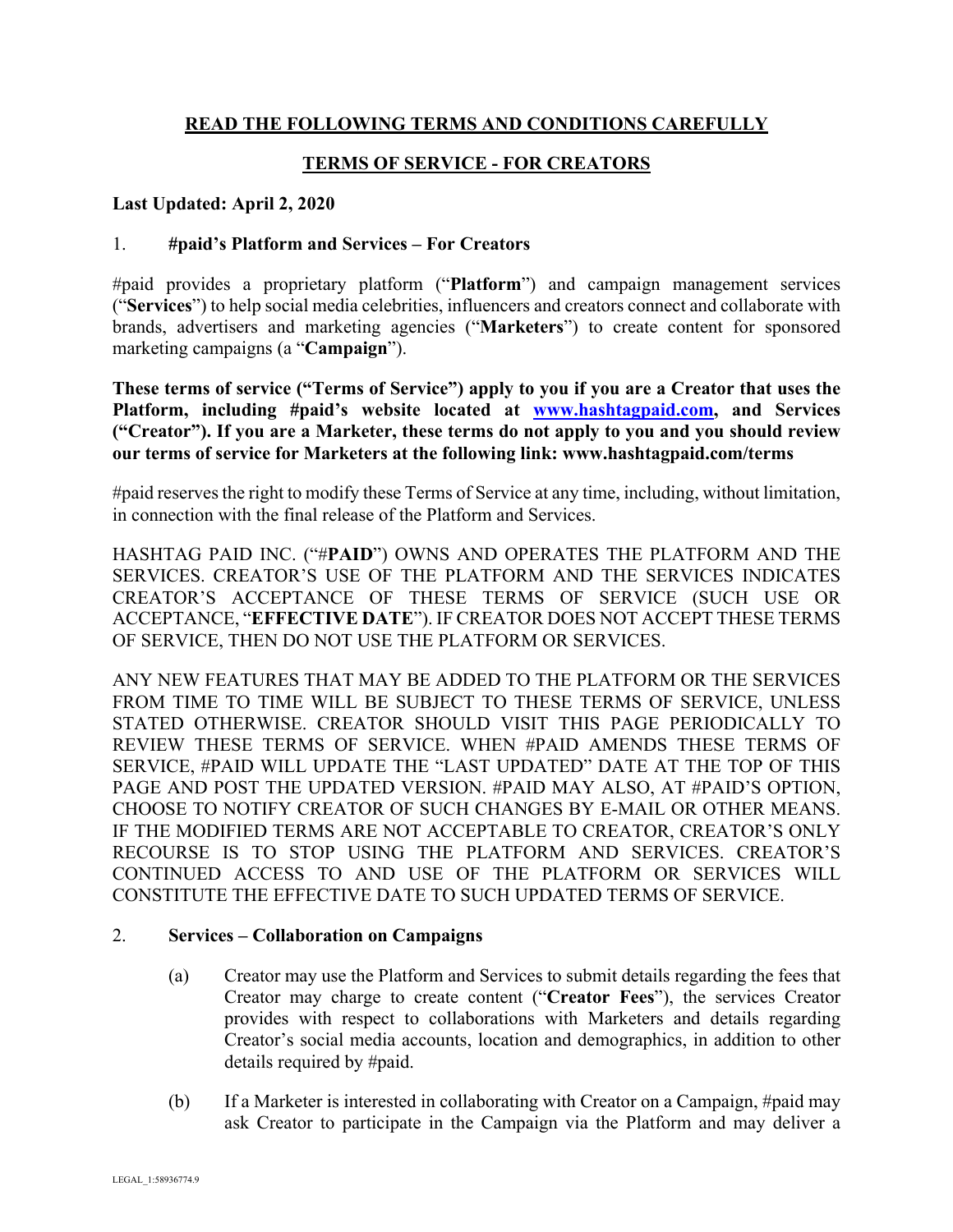campaign brief outlining Marketer's requirements for the Campaign ("**Campaign Brief**"). In the Campaign Brief, Creator may be informed about the budget, design and creative, target audience and duration of the Campaign.

(c) If Creator agrees to participate in the Campaign, #paid may provide Marketer with notice of Creator's acceptance via the Platform. The details of the Campaign Brief and Creator Fees will be reflected in a collaboration agreement ("**Collaboration Agreement**") which must be entered into by Creator and #paid. Each Campaign will be governed by a Collaboration Agreement, including any Campaign Briefs or other documents referenced therein.

# (d) **Work Products.**

- (i) #paid will coordinate the development of the content produced by Creator for a Campaign ("**Work Product**").
- (ii) Marketer will have an opportunity to review and approve all Work Product.
- (iii) Creator will only post Work Product approved by Marketer ("**Campaign Content**") on social media.

# (e) **Campaign Launches; Communications; Changes.**

- (i) #paid will help to facilitate the launch of each Campaign and the posting of Campaign Content on the specified social media platforms in accordance with Marketer's requirements for the applicable Campaign.
- (ii) Collaboration and communication between Creator and Marketer related to a Campaign may occur through a designated #paid account manager ("**Success Manager**").
- (f) In the event of a conflict between these Terms of Service and the terms and conditions contained in the Collaboration Agreement, the terms and conditions in such Collaboration Agreement will govern.

# (g) **Additional Terms.**

- (i) All Campaign Content and posting of Campaign Content on social media will be subject at all times to #paid's approval, direction and control and Creator will abide by all reasonable instructions, directions and recommendations given from time to time by #paid and the Success Manager.
- (ii) #paid retains the right to reasonably hold-back and adjust Creator Fees where Creator does not provide the Campaign Content (A) as described in the Collaboration Agreement, or (B) to the reasonable satisfaction of Marketer.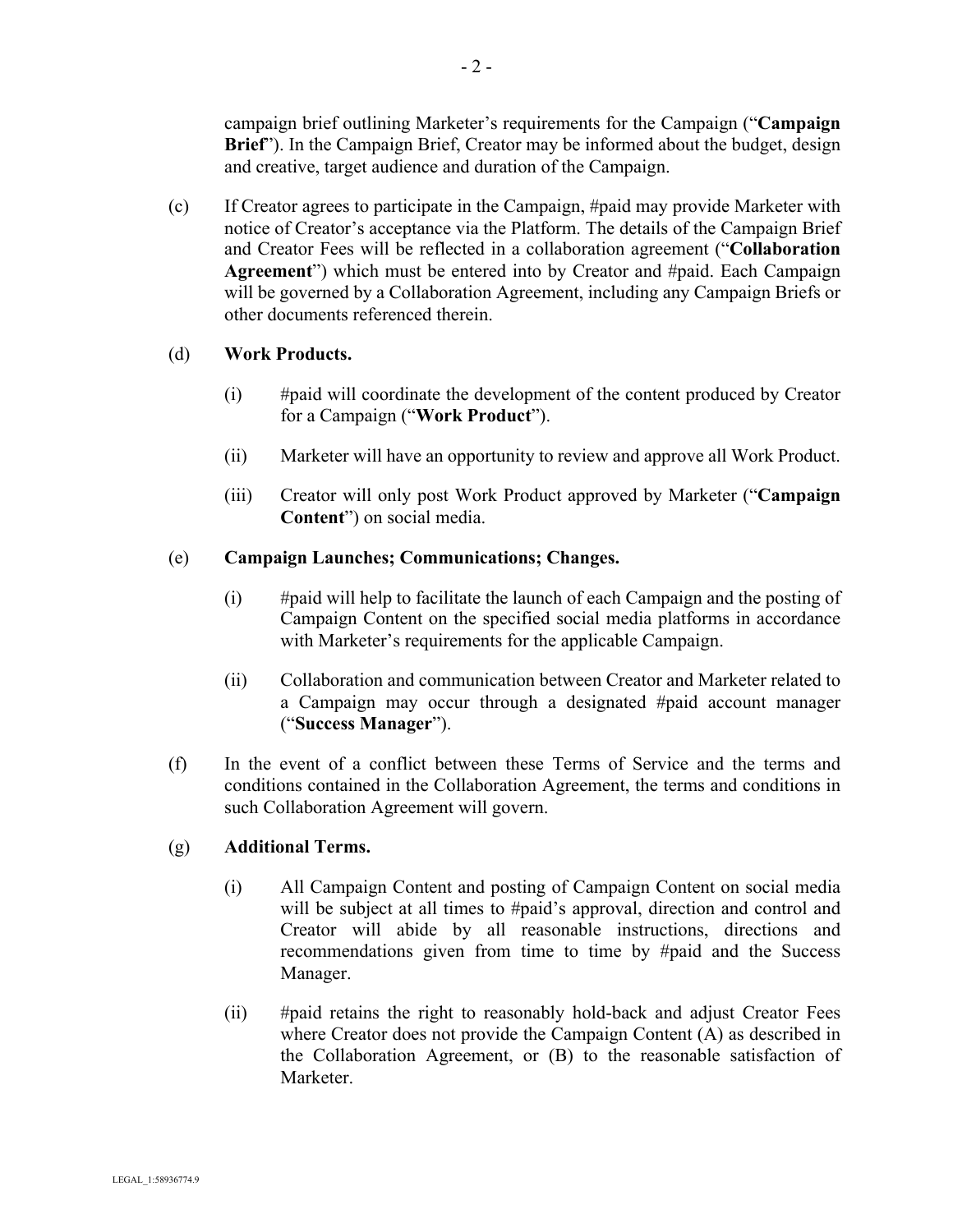### 3. **The Platform**

- (a) **Access to the Platform.** Subject to Creator's compliance with the terms and conditions of these Terms of Service (including signing up for an Account and complying with the Member code of conduct set out in Section 5), #paid will make the Platform available to Creator on the terms and conditions set out in these Terms of Service.
- (b) **Suspension of Access; Modifications.** #paid may, from time to time and in #paid's discretion without limiting any of #paid's other rights or remedies at law or in equity under these Terms of Service:
	- (i) suspend Creator's access to or use of the Platform pursuant to Section 5 below; or
	- (ii) make any modifications to the Platform.
- (c) **Technical Support.** #paid will provide Creator with technical support for the Platform:
	- (i) via email at  $\frac{\text{hello}(a)\text{hashtag} \text{paid.com}}{\text{signal.com}}$ , Monday to Friday from 9:00 AM to 5:00 PM EST; and
	- (ii) via **#**paid's knowledge base and documentation available online at https://help.hashtagpaid.com.
- (d) **Service Levels.** #paid will use commercially reasonable efforts to achieve 99% Platform uptime and will use commercially reasonable efforts to provide notice at least 48 hours in advance for scheduled maintenances within normal business hours.

### 4. **Accounts**

- (a) **Eligibility.** If Creator is an individual, Creator must be: (i) over the age of majority in Creator's jurisdiction of residence who can form legally binding contracts, and (ii) of an age to legally perform the work in any Campaign including any work associated with a Campaign to register for an Account on the Platform ("**Account**") and to be accepted by #paid as a member ("**Member**") of the Platform. Creator is solely responsible for ensuring that the use of the Platform and Services in accordance with these Terms of Service in Creator's jurisdiction of residence is permitted by law or regulation. If such use is not so permitted by applicable law, #paid prohibits all use and access to the Platform and Services. If Creator is a corporation, partnership, association or other business entity, Creator agrees that Creator has the authority to bind the corporation, partnership, association or other business entity to these Terms of Service.
- (b) **Creator Account Information.** Upon registering for an Account, Creator may decide to or be required to integrate Creator's Account with a third party social media account (e.g., Instagram). In connection with such integration, Creator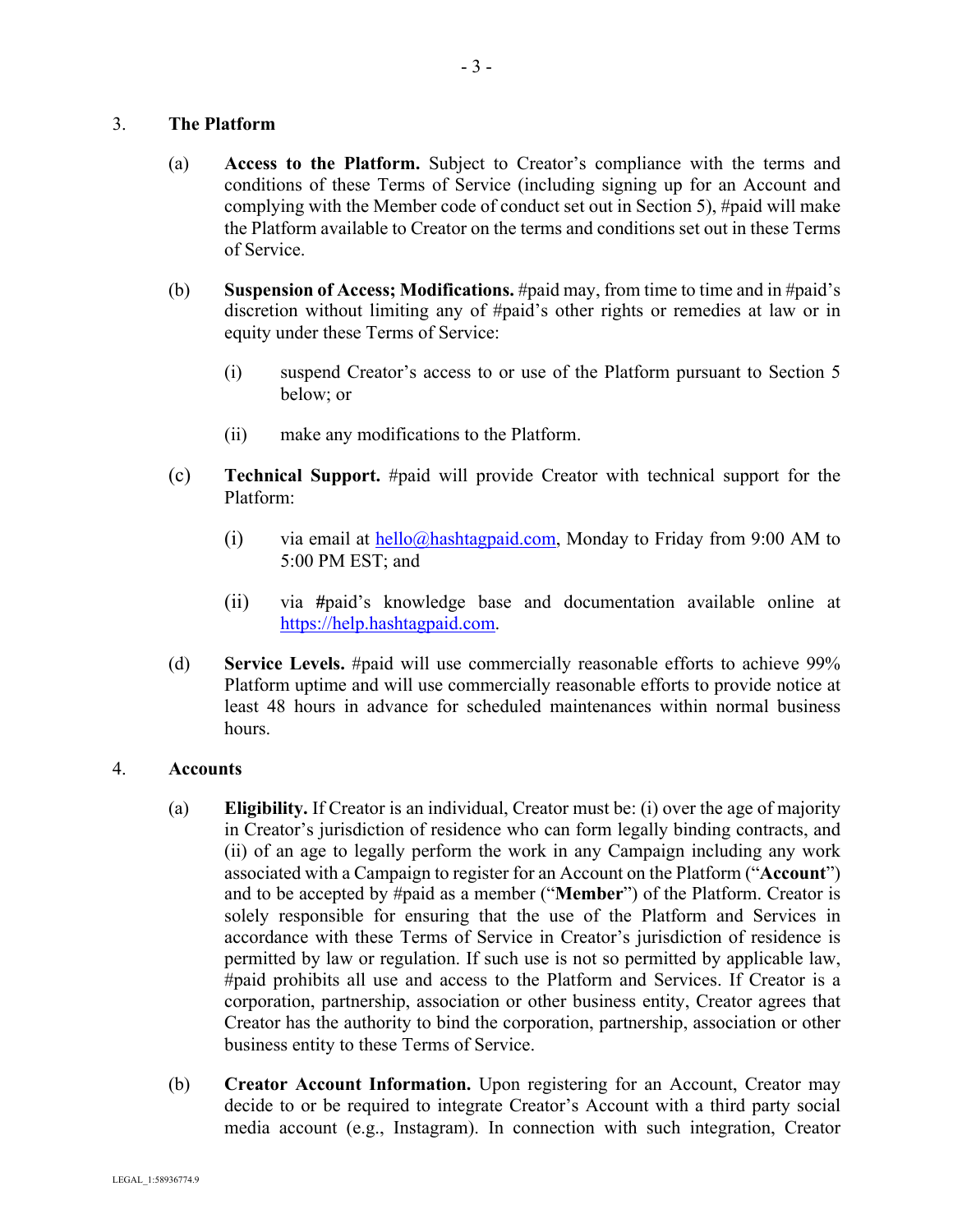authorizes #paid to obtain certain information about Creator from Creator's social media account, including certain personal information, such as Creator's name, profile information, profile picture, social media account metrics, number of followers and any information that Creator may make publicly available on or through the social media account ("**Social Media Information**"). #paid may include some or all of this Social Media Information in Creator's Account, and this information may be visible to other Members or visitors to the Platform. Creator agrees to provide current, complete and accurate information and to promptly update all account information to keep Creator's account current, complete and accurate. Creator may change or update Creator's account information at any time.

- (c) **Account Confidentiality.** Creator is responsible for maintaining the confidentiality of Creator's user ID and password and #paid strongly recommends that Creator does not disclose Creator's user ID or password to anyone. Creator agrees to notify #paid if Creator becomes aware of a potential breach of security, such as unauthorized disclosure of Creator's user ID and password. Creator may not transfer or sell Member's Account to another party.
- (d) **Account Termination by #paid.** #paid may terminate, suspend, or otherwise restrict or prohibit access to the Platform and #paid's Services, remove hosted Member Content including but not limited to Creator's Account, Campaigns, Work Product and Campaign Content, and take technical and legal steps to prohibit Creator from using the Platform or #paid's Services for any reason and without prior notice.
- (e) **Account Closure by Member.** Creator's Account can only be closed once all obligations (including payment obligations, if applicable) in association with the Account or Campaigns have been satisfied by Creator and Creator has provided written notice to  $\frac{hello(\hat{\omega})$  hashtagpaid.com and received written confirmation from #paid. See Termination and Suspension for more details.

### 5. **Member Conduct and Member Content**

- (a) **Member Conduct.** Creator must use Creator's Account in a responsible manner and respect Members' privacy. Creator will not access or use the Platform or the Services to:
	- (i) sub-license, sell, rent, lend, lease or distribute the Platform or any intellectual property rights therein, or otherwise make the Platform available to any third parties;
	- (ii) permit timesharing, service bureau use or commercial exploitation of the Services;
	- (iii) violate any applicable law or intellectual property right;
	- (iv) threaten the security or functionality of the Platform;
	- (v) create, collect, transmit, store, use or process any data: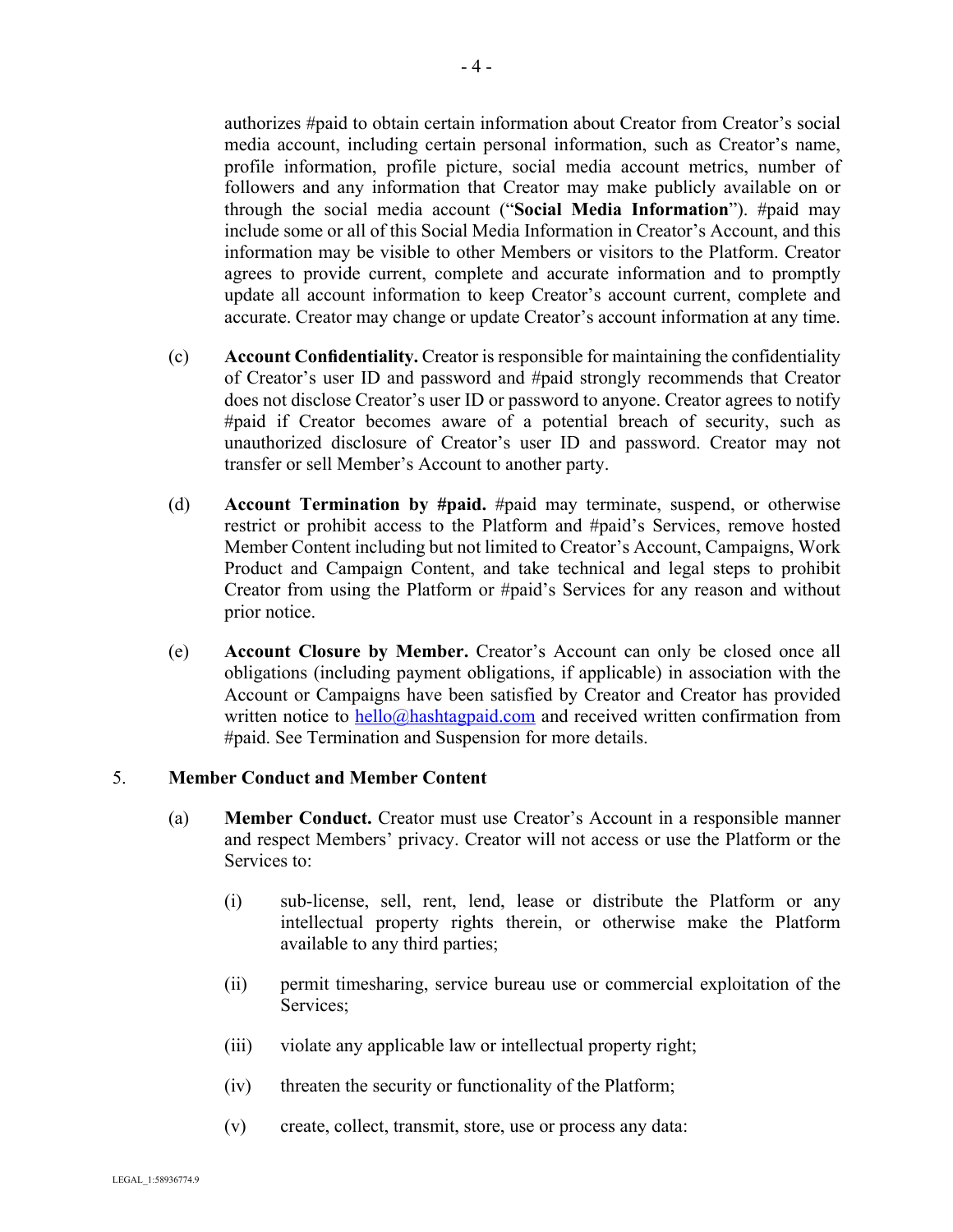- (A) that Creator does not have the lawful right to create, collect, transmit, store, use or process;
- (B) that violates any applicable laws, or infringes, violates or otherwise misappropriates the intellectual property rights or other rights of any third party (including any moral right, privacy right or right of publicity)**;** or
- (C) that contains any computer viruses, worms, malicious code, or any software intended to damage or alter a computer system or data;
- (vi) attempt to reverse engineer, de-compile or disassemble the Platform;
- (vii) access or use the Platform for the purpose of building a similar or competitive product or service;
- (viii) upload, post or otherwise make available any material that contains viruses, malware or other malicious software;
- (ix) perform any vulnerability, penetration or similar testing of the Platform;
- (x) promote or engage in any unlawful or illegal activities or internet abuse, including unsolicited advertising and spam;
- (xi) promote, upload, post, or otherwise make available any material that is abusive, harassing, obscene, vulgar, hateful, sexually explicit, invasive of another's privacy, defamatory or otherwise objectionable or illegal, or that discriminates based on race, gender, religion, nationality, disability, sexual orientation, age, family status or any other legally protected class;
- (xii) engage in any activity that may reasonably injure or adversely reflect on the name, goodwill or reputation of #paid or Marketer;
- (xiii) make any false representation, including creation of a false identity, impersonation of any person or entity or misrepresentation of Creator's affiliation with any person or entity; or
- (xiv) track, trace, harvest, or otherwise collect or store any information, including personal information, on any Account or any other Member of the Platform, without the express consent of such Member(s).
- (b) **Member Content.** #paid allows Creator to interact in and publish information on the Platform ("**Member Content**"). Member Content includes any and all Work Product or Campaign Content.
	- (i) Creator agrees and understands that any Member Content Creator posts, provides or accepts may be viewed by the general public and will not be treated as private, proprietary or confidential.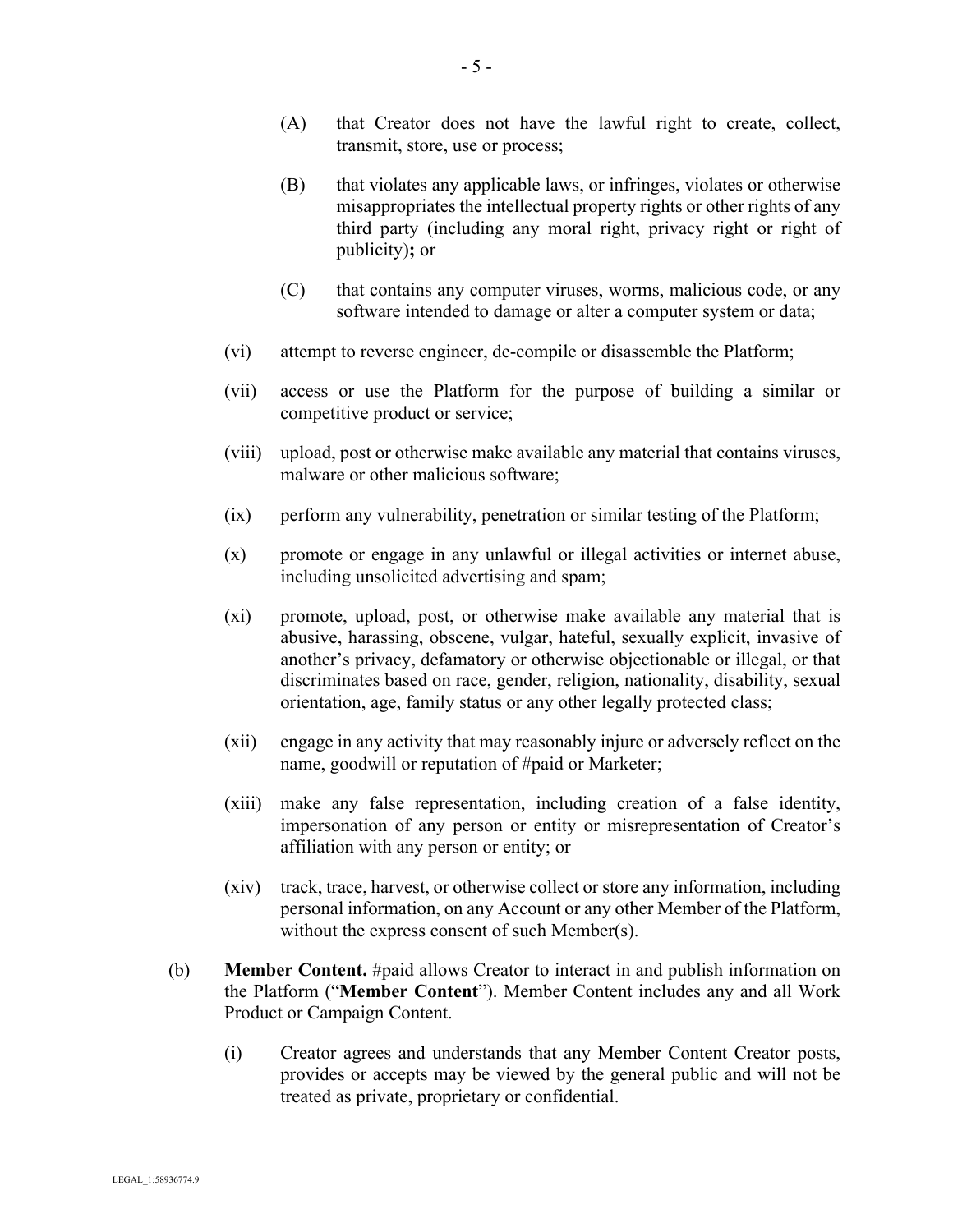- (ii) Creator is solely responsible for the Member Content that Creator makes available through the Platform and Creator will ensure that: (A) Creator owns or has all necessary rights to use the Member Content; (B) the provision of the Member Content will not infringe or violate any patent, copyright, trade-mark, or other intellectual property right, or any right of privacy or publicity of any third party; and (C) the Member Content does not violate any applicable law or regulation.
- (iii) While participating in a Campaign, Creator will not promote or endorse any ware, service or brand that directly competes with the ware, service or brand being promoted in the Campaign.
- (iv) While Creators maintain editorial control over Campaign Content, Creator agrees to adhere to the following professional standards, in addition to the requirements set out under the "Member Conduct" section above, when posting Campaign Content:
	- (A) Campaign Content must not contain material that violates or infringes another's rights, including but not limited to privacy, publicity or intellectual property rights, or that constitutes copyright infringement, or that is unlawful, in violation of or contrary to any applicable law or regulations, or whose use requires a license or consent from or payment to another;
	- (B) Campaign Content must comply with applicable laws as well as with any applicable and mutually agreed-upon guidelines relating to a Campaign;
	- (C) Campaign Content must not disparage any party or person affiliated with a Campaign;
	- (D) Campaign Content must be owned and originally created by Creator and must not contain images or artwork that is not created by Creator unless the images or artwork are provided by Marketer for use within a Campaign;
	- (E) Campaign Content must not contain material that is inappropriate, indecent, obscene hateful, tortious, defamatory, slanderous or libelous, threatening, indecent, violent, offensive, refers to dangerous, unlawful or illegal acts, promotes a political agenda or contains any criminal or civil liability;
	- (F) Campaign Content must not contain material that promotes bigotry, racism, hatred or harm against any group or individual or promotes discrimination based on race, gender, religion or religious beliefs, nationality, disability, sexual orientation or age;
	- (G) Creator must provide appropriate notice and obtain all necessary consents from any individuals depicted in the photographs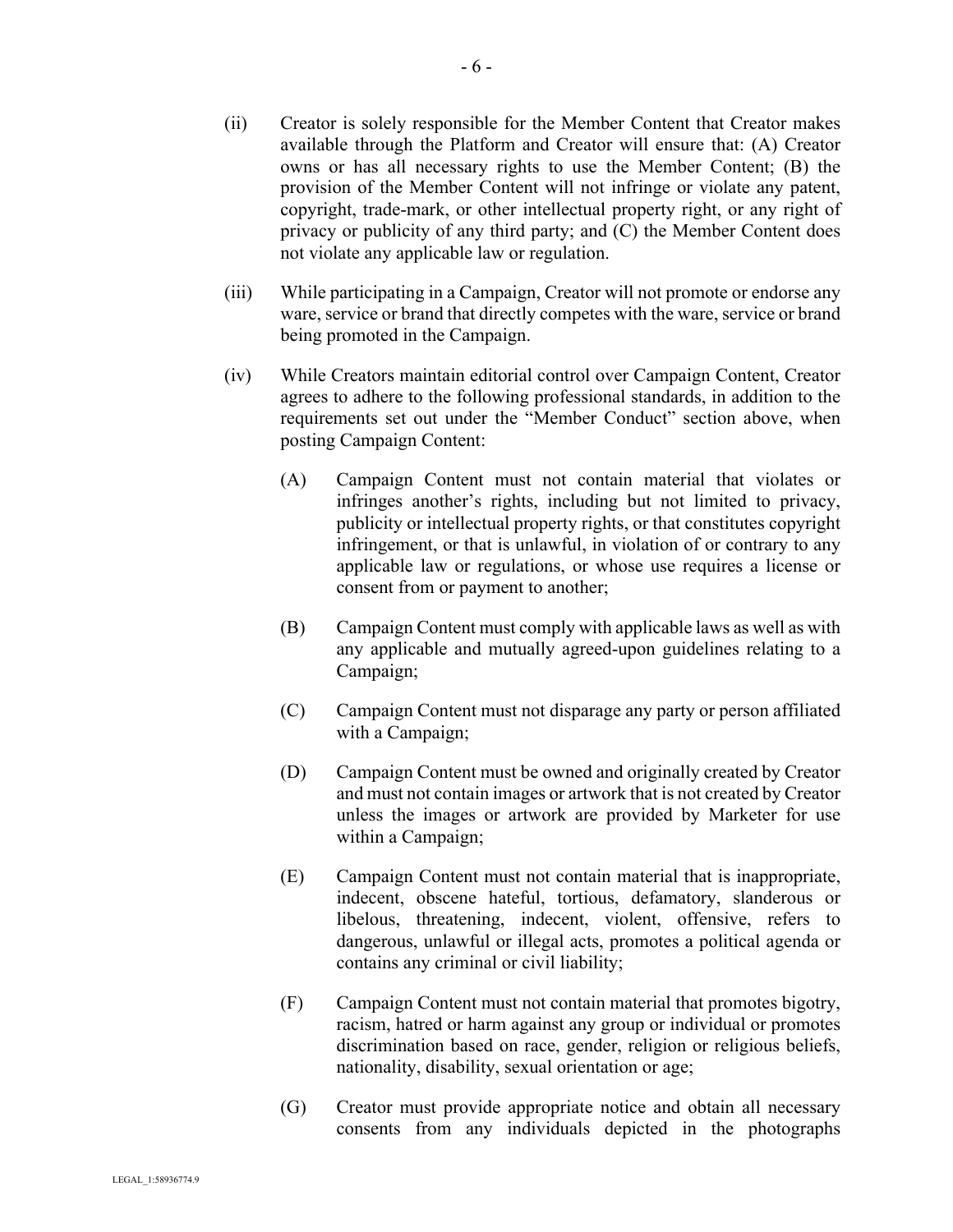submitted as Work Product and Campaign Content for the purposes of reproducing such photographs in connection with the Work Product and Campaign Content, as outlined in these Terms of Service; and

- (H) Creator will not assign any other person to create Campaign Content or perform Creator's obligations hereunder.
- (v) #paid reserves the right to delete Campaign Content and Member Content that #paid, at #paid's sole discretion, deems to be in violation of the law (including trademark and copyright law), to be in violation of these Terms of Service, or to be abusive, defamatory, obscene or otherwise unacceptable.
- (vi) #paid does not guarantee that it will pre-screen Campaign Content or Member Content. #paid does not guarantee that the Platform will be free from Campaign Content or Member Content that is inaccurate, deceptive, offensive, threatening, defamatory, unlawful or otherwise objectionable. Even in the event that #paid chooses to monitor any Campaign Content or Member Content, #paid assumes no responsibility for, or any obligation to monitor or remove such Campaign Content or Member Content. #paid reserves the right to edit, remove, or refuse to post any Campaign Content or Member Content or terminate Creator's Account for any reason.
- (vii) If Creator is required to post Campaign Content to social media channels as part of a Campaign, Creator will not delete any Campaign Content that Creator has posted on a social media channel for at least 30 days from the date that the Campaign Content was posted, subject to the terms and conditions of a Collaboration Agreement, or unless otherwise instructed pursuant to these Terms of Service.

#### 6. **Compliance with Applicable Laws, including Marketing Laws**

- (a) In certain jurisdictions, the law requires Creator to identify when posts are paid for, or other compensation is given, by a Marketer (which compensation may include payments in cash, free or discounted products, trips, meals, or other incentives), and also when Creator has any other material connection to a Marketer (for example, a partnership or other interest in Marketer's company).
- (b) Creator agrees to comply with any and all laws, rules, regulations and other legal requirements with respect to sponsored posts, including, if applicable, 16 CFR Part 255 – Guides Concerning the Use of Endorsements and Testimonials in Advertising and any other applicable laws and requirements published by the Federal Trade Commission, and influencer marketing and competition requirements under the *Competition Act* and any other applicable Canadian federal or provincial laws. Examples of required disclosures that may be acceptable include #ad, #paid, or #sponsored, which must be conspicuously displayed within a post.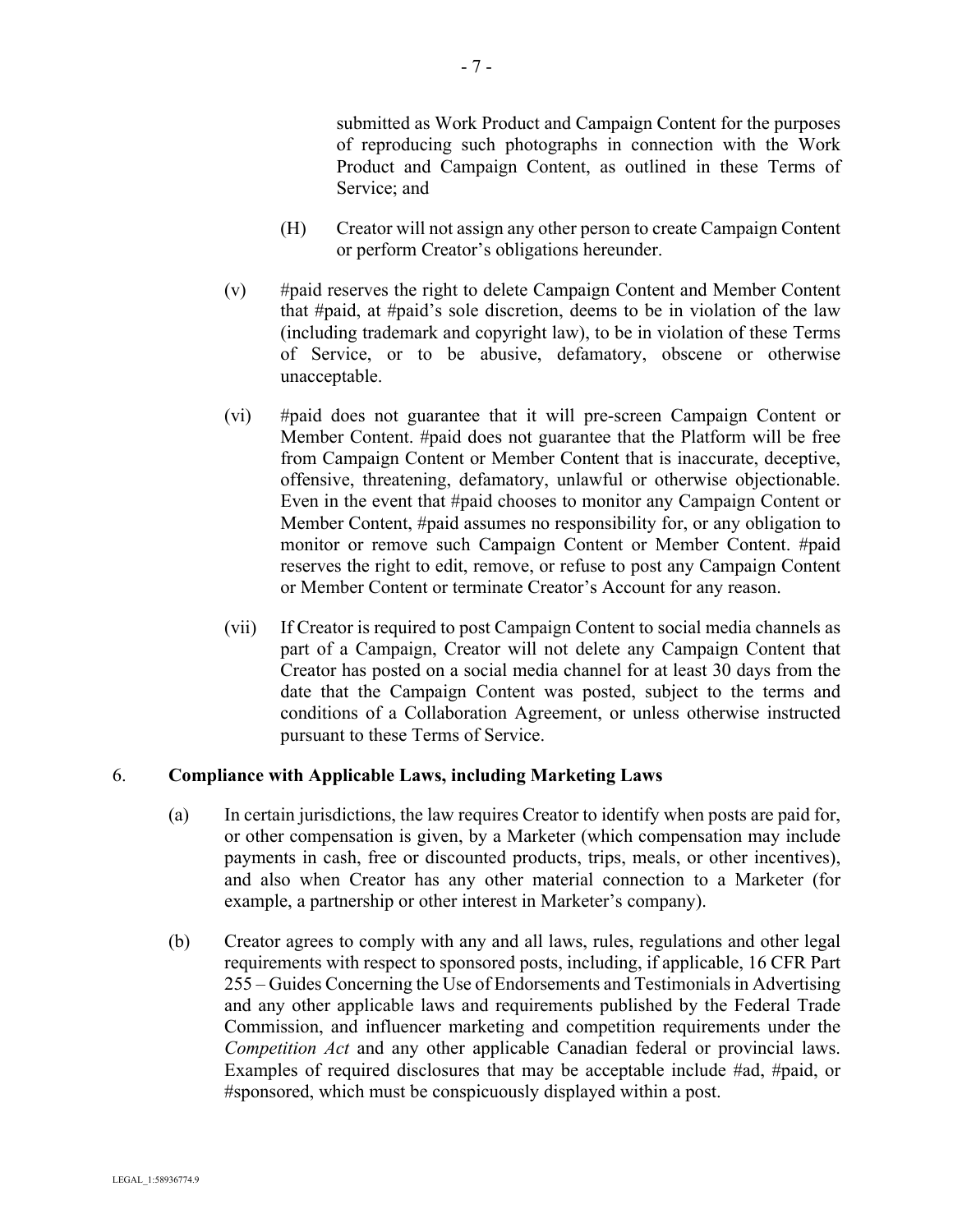(c) The foregoing is provided for informational purposes only, and does not constitute legal advice. It is Creator's sole and exclusive obligation to consult Creator's own professional legal advisors, and ensure the compliance of all posts in the applicable jurisdiction(s). The foregoing Creator disclosure obligation is a mandatory and material term of all Collaboration Agreements.

# 7. **Grant of Rights and Ownership**

## (a) **Ownership of Platform.**

- (i) The Platform and Services are owned and operated by Hashtag Paid Inc.. Any and all content, data, graphics, photographs, images, audio, video, software, trademarks, service marks, trade names, logos, trade dress, patents, copyrighted or copyrightable materials and other information (collectively, the "**Content**") contained in or made available through the Platform and Services are proprietary to #paid, its affiliates and/or third party licensors. The Content is protected by international copyright and trademark laws and is the confidential information of #paid.
- (ii) Creator may download, print and reproduce the Content for Creator's own informational purposes related to receipt of the Services during the term of the Terms of Service. Any other use of the Content in whole or in part, including but not limited to adapting, displaying, distributing, publishing, storing in a retrieval system, transmitting, converting, copying or issuing copies, lending or reproducing the Content in any other form or by any other means whatsoever, whether electronic or otherwise, and including making the same available to or via the internet or wireless technology or authorizing any of the foregoing without the prior written consent of #paid, is strictly prohibited. To obtain written consent for such use, please contact #paid at hello@hashtagpaid.com. Creator agrees any use of the Content by Creator authorized by #paid and the goodwill associated with such use will inure to #paid's benefit. Creator agrees and acknowledges that it will not acquire any interest in the Content or the goodwill associated with the Content by virtue of these Terms of Service or Creator's use of the Content.
- (b) **Ownership of Campaign Content.** All right, title and interest, including without limitation, all intellectual property rights in, and to any Campaign Content, including all photographs, images, videos, audio, works of art, original writing, drawings, derivatives, compositions, creations and inventions developed by Creator will be owned exclusively by Creator, unless otherwise agreed to with #paid pursuant to a Collaboration Agreement.

### (c) **License to Campaign Content.**

(i) Notwithstanding the foregoing and subject to having performed its obligations required hereunder (including under any Collaboration Agreement), Creator will grant to #paid, for sub-licensing to Marketer, a non-exclusive, royalty-free, fully-paid up, worldwide right to use the Campaign Content for a period of one year following the "all posts live"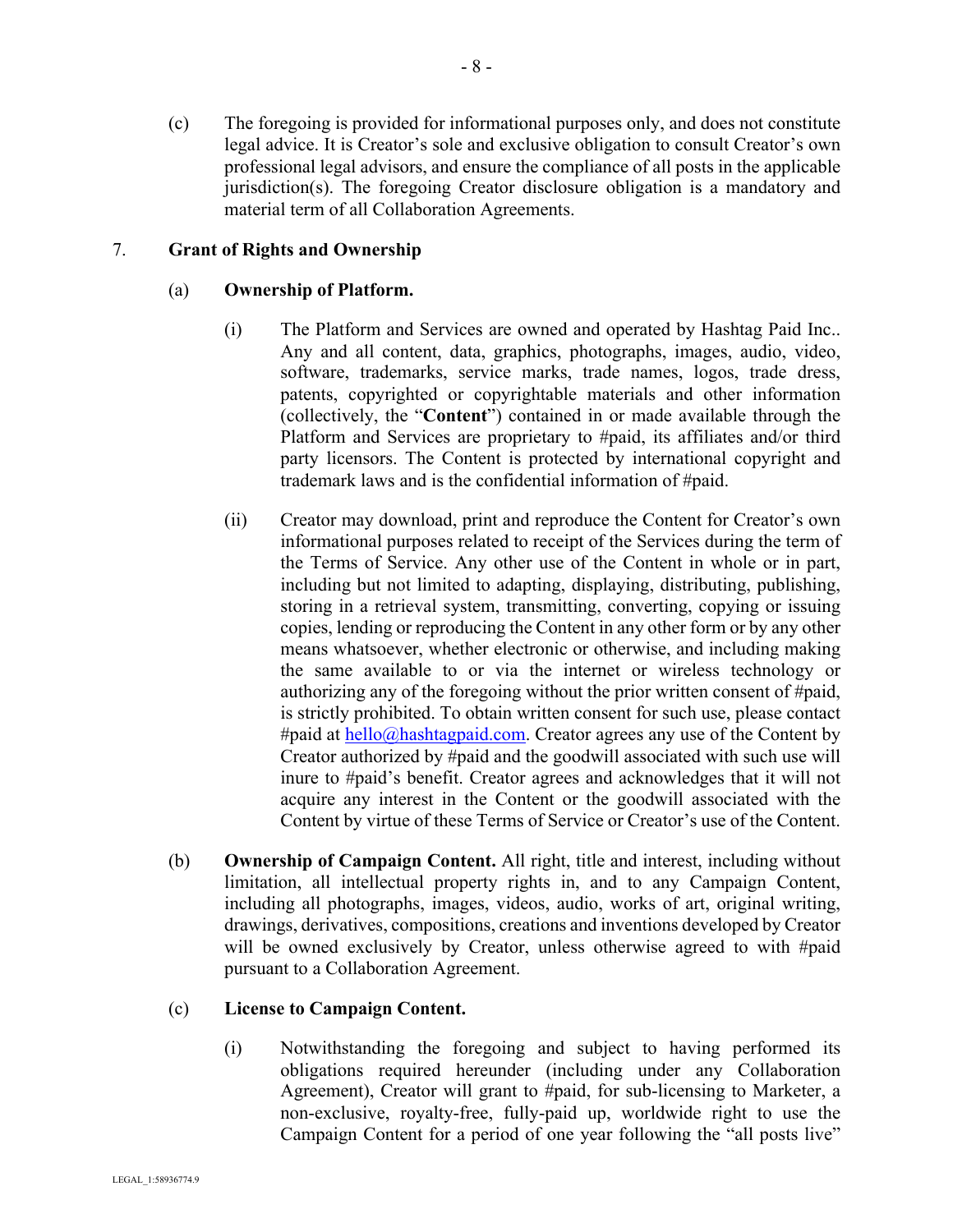date indicated in the work back schedule in the respective Collaboration Agreement, for the sole purpose of posting content on social media channels that Marketer owns or controls ("**Social Rights**"). These Social Rights are limited to social media platforms, such as Instagram, Facebook, and Snapchat. #paid cannot sub-license Social Rights to Marketer to use Campaign Content for any other purpose. For greater certainty, Marketer does not have any right to use any Work Product that does not form part of Campaign Content.

- (ii) In addition to the Social Rights referred to above, Marketer can request nonexclusive, royalty-free, worldwide rights to use the Campaign Content on other digital marketing channels ("**Digital Rights**") or non-digital marketing channels ("**Offline Rights**"), which may be detailed in the respective Collaboration Agreement and purchased from Creator through #paid. Where a Campaign includes Creator content without Creator posting content to Creator's social feeds ("**Branded Content**"), #paid will sublicense to Marketer the Branded Content and Digital Rights for a period of three months following the content approval date indicated in the work back schedule in the respective Collaboration Agreement. Marketer may request and purchase additional Digital Rights from Creator through #paid as indicated in the respective Collaboration Agreement.
- (iii) Upon request, extended licenses to use Campaign Content for other purposes, or an assignment of all of Creator's rights, title and interest in Campaign Content, can be purchased by Marketer from Creator through #paid (collectively, the "**Extended Rights**").
- (iv) Creator further grants #paid a non-exclusive, royalty-free, fully-paid up, worldwide right to amplify or whitelist any Campaign Content on any platform or service during and, subject to Creator's consent, after the term of the respective Collaboration Agreement.
- (d) **Rights Granted to #paid.** Creator hereby grants #paid a non-exclusive, royaltyfree, perpetual, and irrevocable right to use, reproduce, and communicate Creator's name and trademark, and, if applicable, the name and trademark of Creator's company or organization, as a Member of #paid's Platform or Services in any media whatsoever, including in #paid's marketing materials during and after the term of these Terms of Service.
- (e) **Copyright Policy (U.S. Members).** #paid respects copyright law and the intellectual property rights of others, and #paid expects #paid's Members to do the same. #paid will respond to notices of alleged copyright infringement that comply with applicable law and are properly provided to #paid. In appropriate circumstances, #paid will terminate the accounts of Members who are repeated copyright infringers.
	- (i) #paid reserves the right to remove Member Content alleged to be infringing without prior notice, at #paid's sole discretion.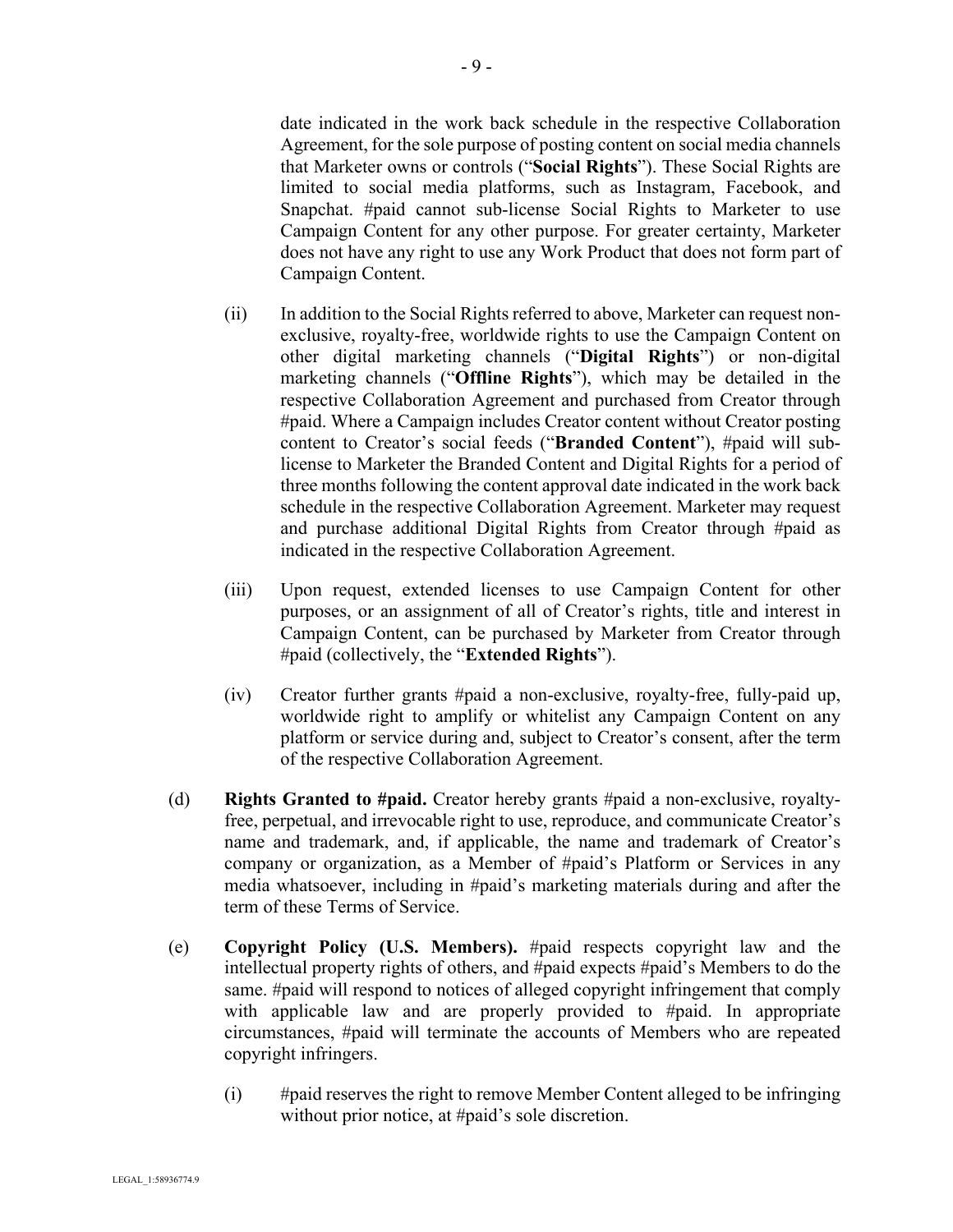- (ii) If Creator believes that any of Creator's Member Content was subsequently removed from the Platform, or to which access was disabled, or was improperly removed or disabled, please provide the following Counter-Notification to #paid's Copyright Agent (see 17 U.S.C. Section 512(g) for further detail):
	- (A) Creator's physical or electronic signature;
	- (B) a description of the materials that have been removed or to which access has been disabled and the location at which the material appeared before it was removed or access to it was disabled;
	- (C) a statement, under penalty of perjury, that Creator has a good faith belief that the material was removed or disabled as a result of mistake or misidentification of the material to be removed or disabled; and
	- (D) Creator's name, address and telephone number, and a statement of Creator's consent to the jurisdiction of the Federal District Court for the judicial district in which the address is located, and that Creator will accept service of process from the person who provided notification of the alleged infringement.
- (iii) See 17 U.S.C. Section  $512(c)(3)$  for further detail about the Digital Millennium Copyright Act. #paid's designated copyright agent for notice of alleged copyright infringement is:

Copyright Agent:

Hashtag Paid Inc. 312 Adelaide Street West, Suite 200 Toronto Ontario, Canada, M5V 1R2

E-mail: CopyrightAgent@hashtagpaid.com.

- 8. **Privacy.** Creator understands that information about an identifiable individual or information that is subject to applicable privacy or data protection laws ("**Personal Information**"), including the Personal Information in Agency Accounts, will be treated in accordance with #paid's privacy policy located at https://hashtagpaid.com/privacy.
- 9. **Confidentiality.** Creator will maintain the confidentiality of all confidential information disclosed to Creator, including details regarding or related to any Collaboration Agreement ("**Confidential Information**"), and will take all necessary precautions against unauthorized disclosure of the Confidential Information. Creator will not directly or indirectly disclose, allow access to, transmit or transfer any Confidential Information to any third party without the prior written consent of #paid. Upon request of #paid, and in any event upon the termination or expiration of a Campaign, Creator will immediately return to #paid all materials, including Work Product and Campaign Content containing any Confidential Information which are in Creator's possession or under Creator's control.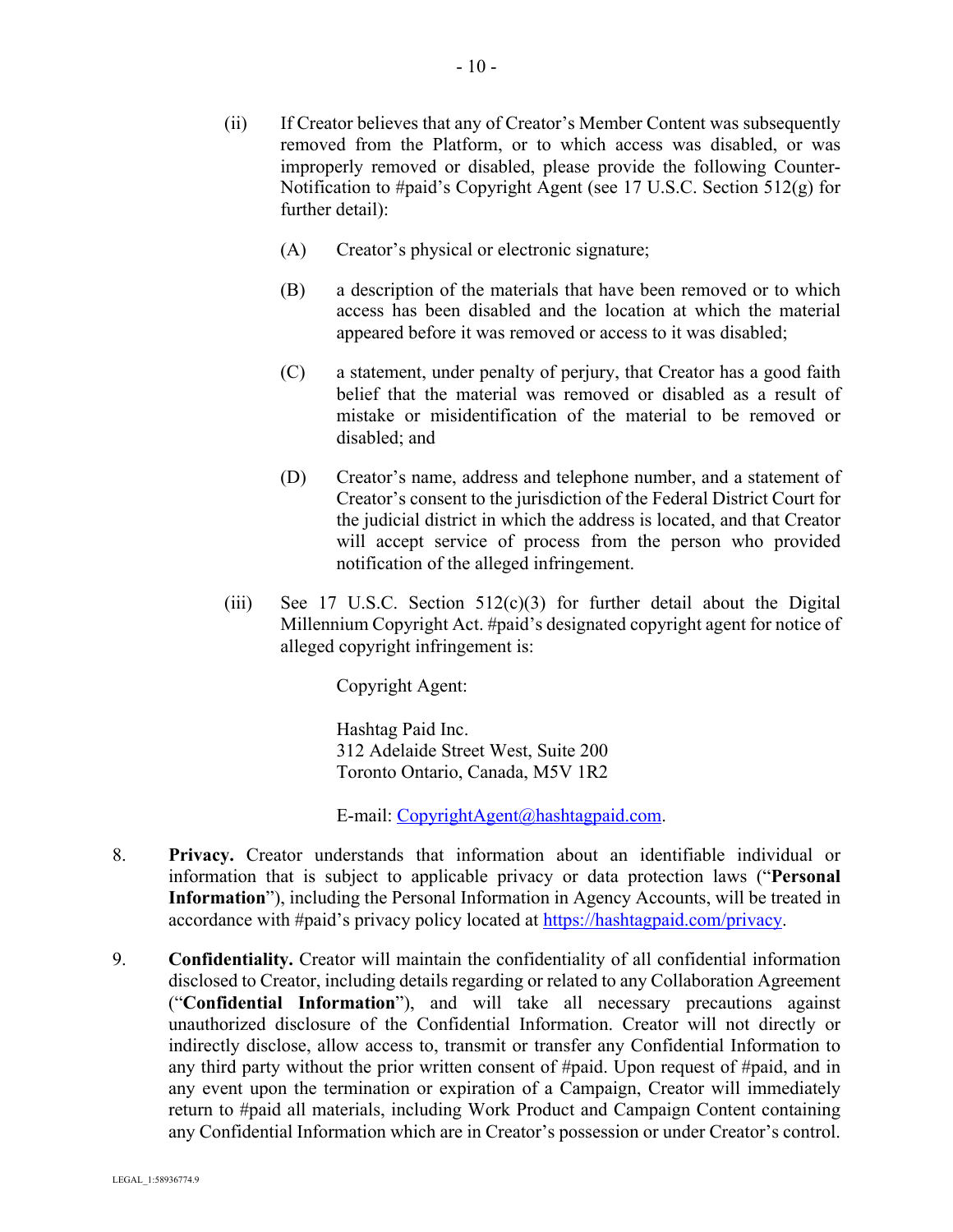#### 10. **Warranties**

Creator represents and warrants that:

- (a) Creator has the authority and right to enter into the Terms of Service and any Collaboration Agreement and has obtained all rights and waivers necessary to grant the rights, titles and interests granted thereunder; and
- (b) Creator will comply with all applicable laws, by-laws, rules, regulations and guidelines, including requirements and standards related to advertising and marketing, competition, consumer protection and privacy.

#### 11. **Disclaimer**

THE LAWS OF CERTAIN JURISDICTIONS DO NOT ALLOW THE EXCLUSION OR LIMITATION OF LEGAL WARRANTIES AND THE EXCLUSION OR LIMITATION OF REPRESENTATIONS MADE CONCERNING #PAID'S GOODS OR SERVICES. IF THESE LAWS APPLY TO CREATOR, SOME OR ALL OF THE BELOW EXCLUSIONS OR LIMITATIONS MAY NOT APPLY TO CREATOR AND CREATOR MAY HAVE ADDITIONAL RIGHTS.

- (a) CREATOR'S USE OF THE PLATFORM AND THE SERVICES IS ENTIRELY AT CREATOR'S OWN RISK. #PAID DOES NOT CONTROL THE CONTENT OF POSTINGS BY ITS MEMBERS. THE PLATFORM, INCLUDING THE CONTENT AND SERVICES PROVIDED HEREIN, IS BEING PROVIDED ON AN "AS IS" AND "WHERE IS" BASIS AND WITHOUT WARRANTIES OR CONDITIONS OF ANY KIND, EITHER EXPRESS OR IMPLIED.
- (b) #PAID HAS NO CONTROL OVER AND DOES NOT GUARANTEE THE TRUTH OR ACCURACY OF CAMPAIGN DESCRIPTIONS CONTAINED IN A COLLABORATION AGREEMENT OR THAT MARKETER WILL APPROVE WORK PRODUCT FOR A CAMPAIGN, USE CREATOR'S CAMPAIGN CONTENT IN A CAMPAIGN, OR COMPLETE A CAMPAIGN.
- (c) TO THE MAXIMUM EXTENT PERMITTED BY APPLICABLE LAW, #PAID AND ITS AFFILIATES AND ANY OF THEIR OFFICERS, EMPLOYEES, AGENTS, AND LICENSORS DISCLAIM ALL WARRANTIES AND CONDITIONS, WHETHER EXPRESS, IMPLIED, ARISING OUT OF COURSE OF DEALING OR USAGE OF TRADE, OR STATUTORY REGARDING THE PLATFORM, THE SERVICES, THE CAMPAIGNS, AND RELATED MATERIALS, INCLUDING ANY WARRANTY AND CONDITIONS OF FITNESS FOR A PARTICULAR PURPOSE, TITLE, MERCHANTABILITY AND NON-INTERFERENCE OR NON-INFRINGEMENT OF ANY INTELLECTUAL PROPERTY RIGHTS OR EQUIVALENTS UNDER THE LAWS OF ANY JURISDICTION. #PAID AND ITS AFFILIATES AND ANY OF THEIR OFFICERS, EMPLOYEES, AGENTS, AND LICENSORS DO NOT WARRANT THE ACCURACY, RELIABILITY, COMPLETENESS, USEFULNESS OR QUALITY OF THE PLATFORM, THE SERVICES, OR THE POSTINGS OF ANY MEMBERS, INCLUDING CONTENT POSTED ON OR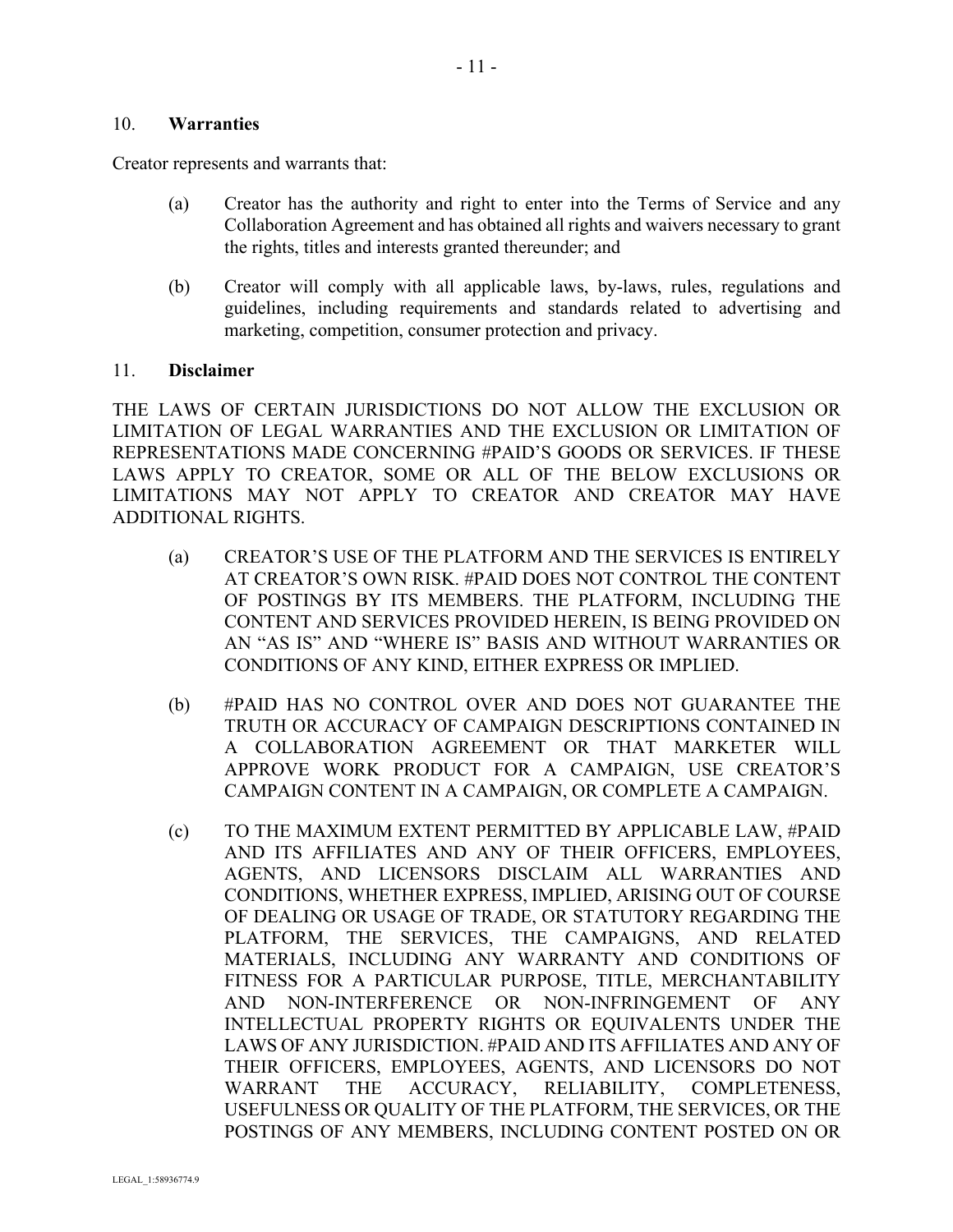LINKED FROM THE PLATFORM OR THE SERVICES. #PAID AND ITS AFFILIATES AND ANY OF THEIR OFFICERS, EMPLOYEES, AGENTS, AND LICENSORS DO NOT WARRANT THAT THE PLATFORM IS SECURE, FREE FROM BUGS, VIRUSES, INTERRUPTION, ERRORS, THEFT OR DESTRUCTION OR THAT THE PLATFORM AND SERVICES WILL MEET CREATOR'S REQUIREMENTS. CREATOR ASSUMES ALL RISKS ASSOCIATED WITH USING OR RELYING ON THE PLATFORM AND SERVICES, INCLUDING ANY LISTINGS BY MEMBERS.

#### 12. **Limitation of Liabilities**

THE LAWS OF CERTAIN JURISDICTIONS DO NOT ALLOW CERTAIN EXCLUSIONS OR LIMITATIONS OF LIABILITY OR CERTAIN DAMAGES. IF THESE LAWS APPLY TO CREATOR, SOME OR ALL OF THE BELOW EXCLUSIONS OR LIMITATIONS MAY NOT APPLY TO CREATOR, AND CREATOR MIGHT HAVE ADDITIONAL RIGHTS.

- (a) TO THE MAXIMUM EXTENT ALLOWABLE UNDER APPLICABLE LAW, THE ENTIRE CUMULATIVE LIABILITY OF #PAID AND ITS AFFILIATES, AND ANY OF THEIR OFFICERS, EMPLOYEES, AGENTS, AND LICENSORS, AND CREATOR'S EXCLUSIVE REMEDY, FOR ALL MATTERS OR CLAIMS ARISING FROM OR RELATING TO THE PLATFORM AND THE SERVICES WILL BE LIMITED TO THE FEES PAID TO CREATOR, IF APPLICABLE, FOR THE PLATFORM AND SERVICES IN THE PRECEDING SIX MONTHS.
- (b) TO THE MAXIMUM EXTENT PERMITTED BY APPLICABLE LAW, #PAID AND ITS AFFILIATES AND ANY OF THEIR OFFICERS, EMPLOYEES, AGENTS, AND LICENSORS WILL NOT BE LIABLE FOR ANY DIRECT, INDIRECT, SPECIAL, INCIDENTAL PUNITIVE, CONSEQUENTIAL DAMAGES, DAMAGES ON ACCOUNT OF LOSS OF PROFITS, OR OTHER DAMAGES ARISING OUT OF OR RELATING TO A COMPLETED OR NON-COMPLETED CAMPAIGN OR OTHER TRANSACTION BETWEEN MEMBERS OR ANY MISREPRESENTATION BY A MEMBER, INCLUDING WITH RESPECT TO A CAMPAIGN OR THE SUBJECT OF ANY TRANSACTION WITH A MEMBER. THE FOREGOING LIMITATION OF LIABILITY WILL APPLY IRRESPECTIVE OF WHETHER THE ALLEGED LIABILITY IS BASED IN CONTRACT, TORT (INCLUDING NEGLIGENCE), PRODUCT LIABILITY OR OTHERWISE, EVEN IF #PAID OR ITS AFFILIATES OR ANY OF THEIR OFFICERS, EMPLOYEES, AGENTS, AND LICENSORS HAVE BEEN ADVISED OF THE POSSIBILITY OF SUCH DAMAGES.

#### 13. **Indemnities**

(a) Creator agrees to indemnify and hold harmless #paid, its affiliates, officers, employees, agents, and licensors from and against any and all losses, expenses, damages, claims, fines, penalties, costs and liabilities (including all legal and accounting fees), arising from or relating to (a) Creator's use of the Platform and Services, including any obligations to pay in association with a Collaboration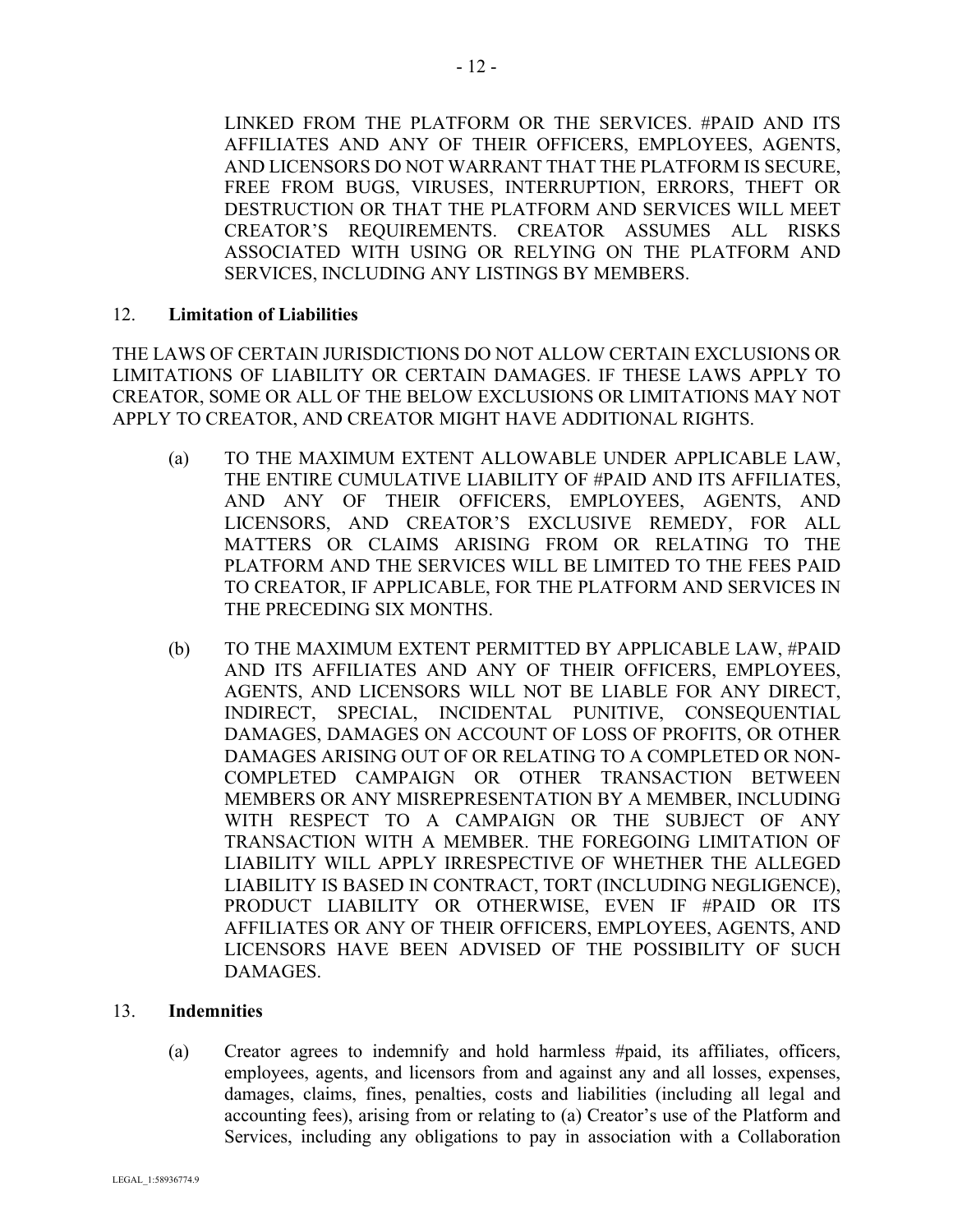Agreement or other agreement, (b) any representation or misrepresentation by Creator in any content that Creator (or anyone acting in Creator's Account or Agency Account which Creator owns) submits, posts, transmits or makes available on the Platform or through the Services, including with respect to information in Creator's Member profile or Campaign, (c) Creator's completion or failure to complete a Campaign with another Member, (d) any liability arising from the tax treatment of payments or any portion of such payments, (e) Creator's dispute of any amounts owing in association with a Collaboration Agreement or other agreement, (f) Creator's liability arising from violation of any law, including intellectual property laws, (g) any violation by Creator of these Terms of Service, and (h) Creator's negligence or willful misconduct.

- (b) Creator agrees that, at #paid's option, Creator will conduct the defense of any such claim or action; provided that, notwithstanding #paid's election that Creator conduct the defense, (i) #paid may nevertheless participate in such defense or settlement negotiations and pay its own costs associated therewith, and (ii) Creator will not enter into any settlement or other compromise without the prior written approval of #paid (which approval will not be unreasonably withheld), unless such settlement or other compromise includes a full and unconditional release of the relevant parties from all liabilities and other obligations in respect of such claim or action.
- (c) No person or entity will be entitled to any form of equitable or implied indemnification at any time, except as provided by these Terms of Service.

#### 14. **Term and Termination**

- (a) **Term.** The term of these Terms of Service will commence upon the Effective Date and will continue until Creator's Account is closed either by Creator or by #paid at #paid's sole discretion.
- (b) **Termination.** 
	- (i) **Account Closure.** To close Creator's Account, Creator must provide written notice to #paid by sending an email to  $\text{hello@hashtag paid.com.}$ Accounts will be closed following 30 days' notice with express written confirmation from #paid provided that (i) all Campaigns associated with Creator's Account have been satisfactorily completed; (ii) any disputes in which Creator has been involved have been satisfactorily settled; (iii) any payments owing by Creator have been paid; (iv) there are no outstanding funds associated with the Account; and (v) Creator has completed any other obligation associated with Creator's use of the Services. Following Creator's Account closure, Creator will still be bound by all provisions of these Terms of Service.
	- (ii) Once Creator's Account is terminated, Creator will no longer have access to any information within Creator's Account.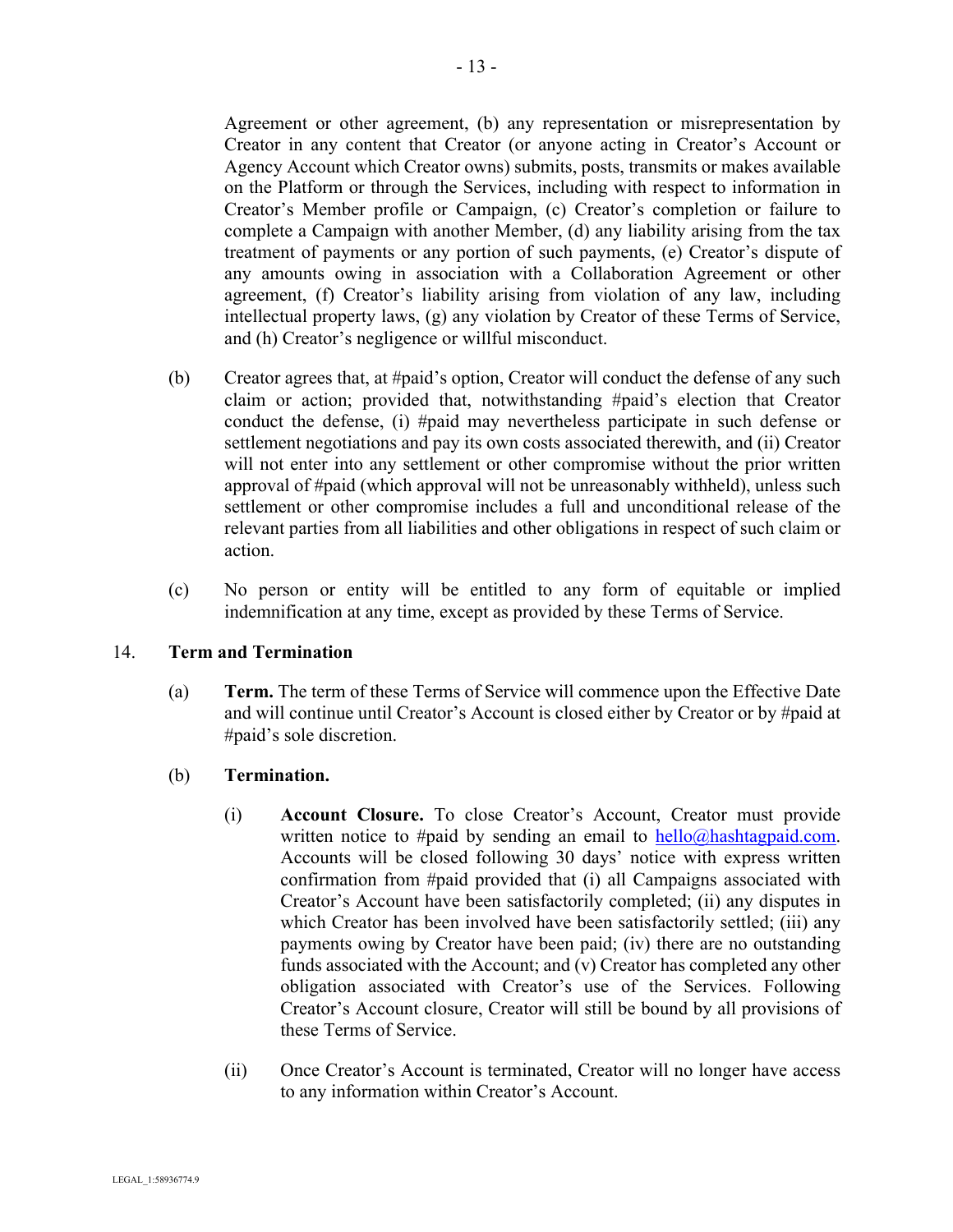(iii) **Termination of Collaboration Agreement.** #paid may terminate the Collaboration Agreement issued hereunder effective 14 days after written notice to Creator ("**Termination Date**"). In the event of any such termination hereunder, #paid will pay to Creator all amounts due to Creator for Campaign Content completed up through the Termination Date, including without limitation the actual approved costs, expenses, and fees incurred by Creator on #paid's behalf prior to the Termination Date which cannot through Creator's commercially reasonable efforts (at no expense to Creator) be reduced or cancelled. Creator will pay to #paid any Creator Fees paid by #paid to Creator in advance for Work Product or Campaign Content not completed by Creator to #paid's satisfaction by the Termination Date.

#### 15. **Fees and Payment**

- (a) **Fees.** 
	- (i) In consideration of the Work Product and Campaign Content described in a Collaboration Agreement, #paid will pay to Creator the Creator Fees as provided in the Collaboration Agreement in accordance with the payment schedule set out in the Collaboration Agreement. Subject to payment of fees by Marketers, #paid will pay to Creator a mutually agreed proportional amount of the approved Campaign Content that was actually published, posted online, or in any other way made available to the public in accordance with the Collaboration Agreement.
	- (ii) Creator Fees are payable on the 15th or last day of the month ("**Payment Days**"). Creator Fees are due and payable on the Payment Day that falls 30 days after the date upon which Creator performs the work associated with Creator Fees. For example, if Creator performs the work associated with Creator Fees on August 21, 2020, Creator will be paid on September 30, 2020. Payments to Creator will be made by the method identified by Creator in Creator's Account. Creator is required to keep payment information accurate and up to date. Creator may request to expedite the payment of Creator Fees due and payable for an expedited fee of the payment amount by contacting payables $@$ hashtagpaid.com.
- (b) **Changes to the Fees.** Either Creator or #paid may request changes to Creator Fees described in the Collaboration Agreement by providing a written request detailing the proposed changes to Creator Fees to the other party. Changes to Creator Fees will only be effective upon the written acceptance of both parties to the proposed changes to Creator Fees.
- (c) **Disputed Invoices or Charges.** If Creator believes #paid has paid Creator incorrectly, Creator must contact #paid no later than 30 days after having been paid by #paid or receiving such invoice in which the error or problem first appeared in order to request an adjustment or credit. In the event of a dispute, Creator agrees to discuss the disputed amounts with #paid in good faith in order to resolve the dispute as set out in these Terms of Service.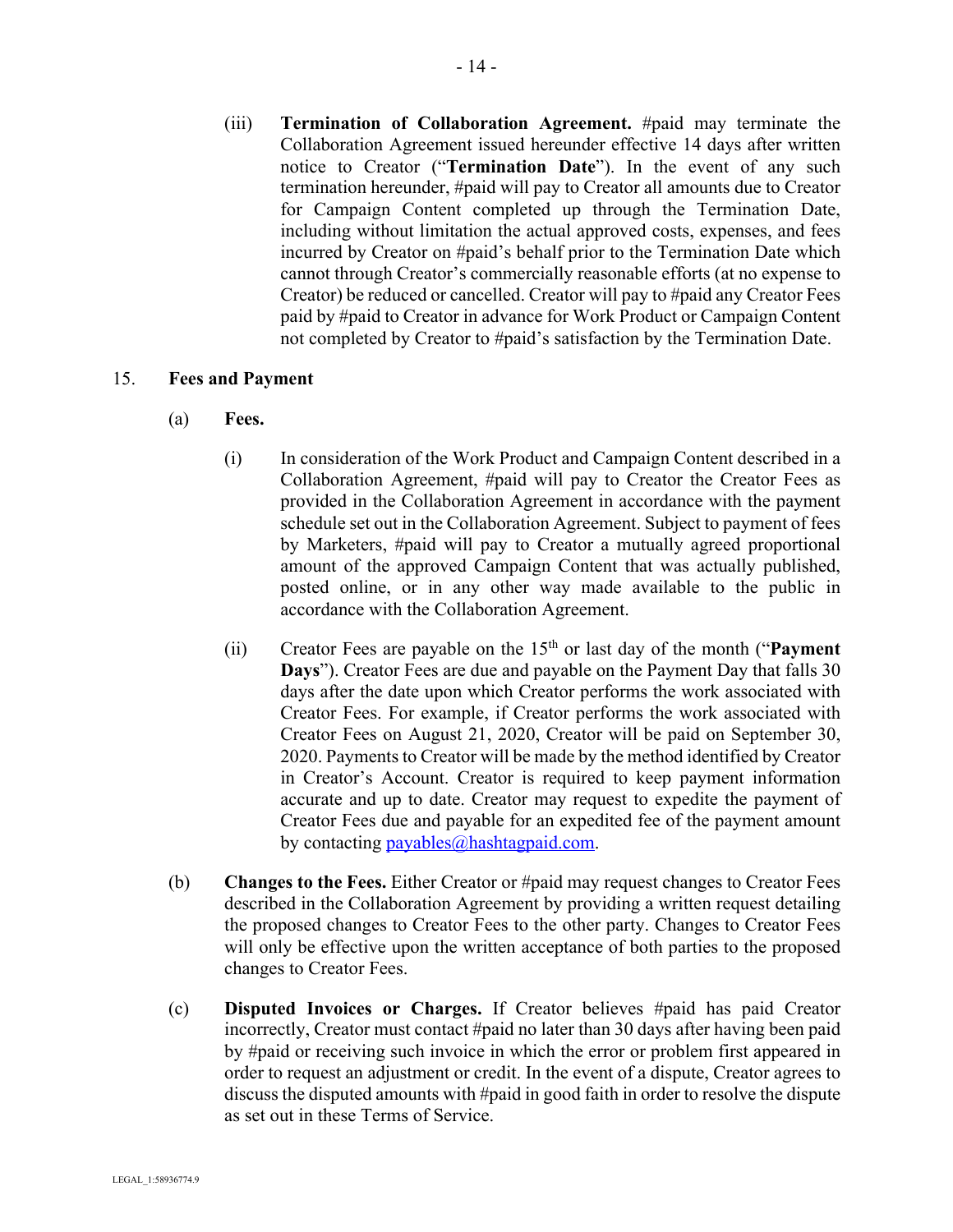#### (d) **Taxes.**

- (i) Creator Fees set out in these Terms of Service do not include applicable sales, use, gross receipts, value-added, GST or HST, personal property or other taxes. Creator will be responsible for and pay all applicable taxes, duties, tariffs, assessments, export and import fees or similar charges (including interest and penalties imposed thereon) on the transactions contemplated in connection with these Terms of Service, other than taxes based on the net income or profits of #paid.
- (ii) Creator is responsible for determining whether any applicable income tax, goods and services tax or other taxes apply to any payments received by Creator in connection with a Campaign and to collect, report, and remit the correct tax to the appropriate tax authority. If Creator is required to charge or have tax withheld in respect of any Creator Fees associated with a Campaign, Creator is solely responsible for doing so.
- (e) **Suspension.** Any permitted suspension of the Services by #paid pursuant to the terms of these Terms of Service will not excuse Creator from Creator's obligations under these Terms of Service.
- (f) **Currency and Processing Fees.** All amounts on the Platform are listed in U.S. dollars. #paid is not responsible for changes in currency exchange rates or any processing fees charged by #paid's or Creator's payment processors, including PayPal or Creator's bank.
- (g) **Exclusivity.**
	- (i) Creator will only use the Platform or Services as Creator's sole and exclusive method to communicate with Marketer(s) and engage with Marketer(s) in respect of a Campaign, and request or accept engagements for similar work with Marketer(s) with whom Creator has worked, including sponsorships, marketing, promotional, and endorsement work, directly or indirectly, for a period of 12 months after the date Creator enters into a Collaboration Agreement with #paid for such work.
	- (ii) Creator agrees that during, and for 60 days following, the completion of a Campaign, as indicated under a Collaboration Agreement (or as determined by #paid), Creator will not post, share, support, publish, promote, create content for, or endorse, in any manner or format whatsoever, including but not limited to Creator's social media channels and digital or offline presence, any product, feature, incentive or promotion similar or related to a Campaign for which they created content, promoted, or endorsed under the Collaboration Agreement.
	- (iii) Creator agrees that Campaign Content will only be amplified or whitelisted exclusively through #paid during and after the term of these Terms of Service. For greater clarity, Creator will permit the amplification or whitelisting of any Campaign Content only through #paid, and not through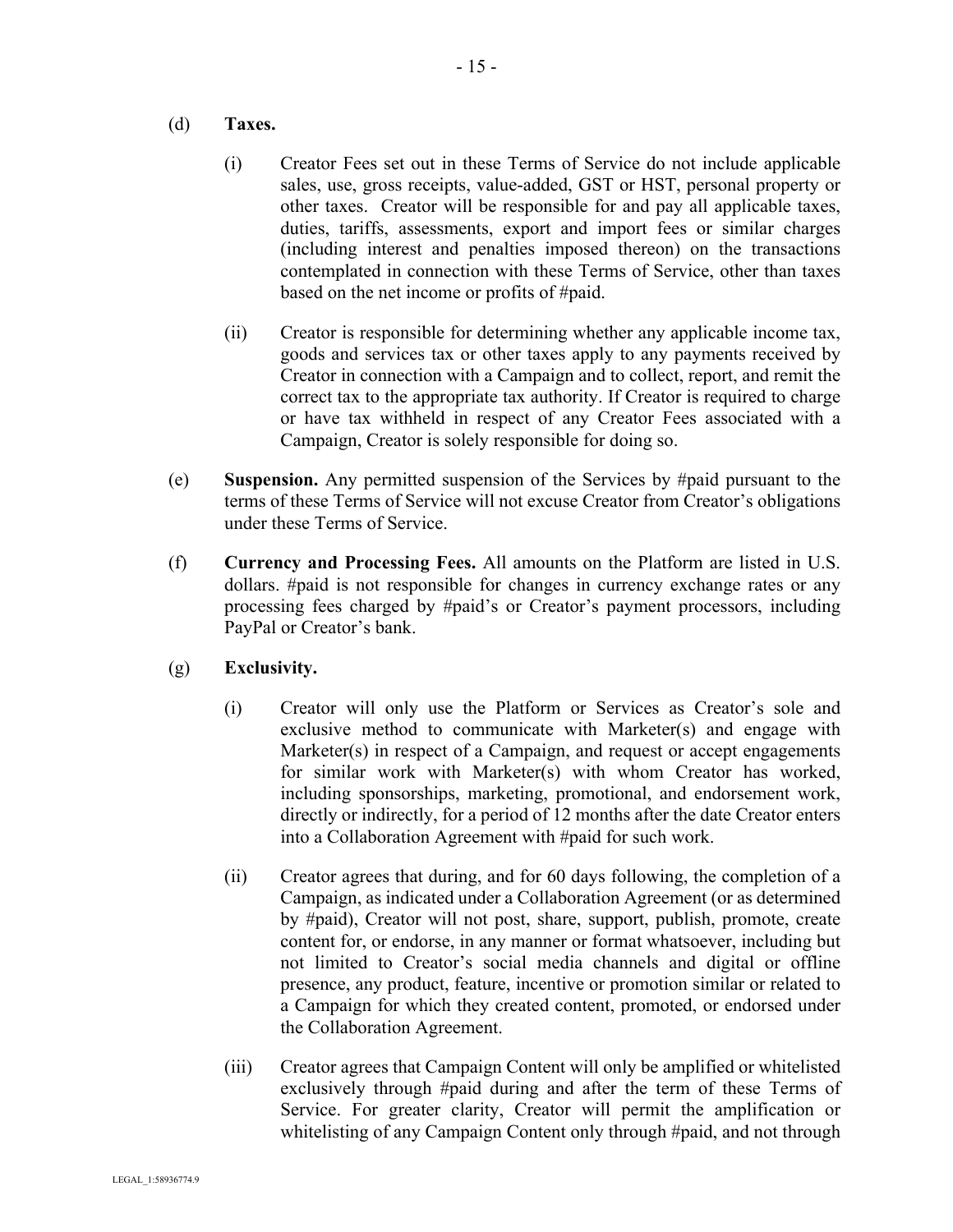any other platform or service, during and after the term of these Terms of Service.

#### 16. **Communications and Records**

- (a) Creator agrees that Creator will conduct all communications regarding a Campaign in the Platform provided for the Campaign, or to upload/transcribe all related communications, including written agreements and changes to a Campaign, Campaign Content, emails, telephone calls, and discussions regarding content requirements, through the Platform. This process is required to maintain an electronic record of all required elements of a Campaign.
- (b) Creator also agrees to keep and maintain accurate and complete records related to a Campaign for at least two years following the completion of the Campaign. #paid reserves the right to request these records and other relevant documentation, which Creator agrees to provide to #paid within 10 days of #paid sending the request.
- (c) Creator is responsible for maintaining copies of any records that Creator is legally required to maintain under applicable laws, including record retention obligations under applicable taxation legislation. #paid does not provide an archiving service. Once Creator's Account is terminated, #paid may delete all of Creator's Member Content. #paid only agrees that it will not intentionally delete Creator's Member Content prior to termination of Creator's Account, provided that Creator's Member Content otherwise complies with these Terms of Service. #paid expressly disclaims all other obligations with respect to the preservation or storage of Creator's Member Content.
- 17. **Third Party Content.** The #paid website located at www.hashtagpaid.com contains a directory of Creator profiles. Information in Creator profiles is provided by Creator and from third party sources, such as certain social media platforms. #paid does not verify the information in Creator profiles and does not represent or warrant that the information in these profiles is accurate.

### 18. **Linking**

- (a) The Platform may offer Creator links to other sites on the Internet that are owned and operated by third parties and therefore not affiliated with #paid. Please understand that such linked websites are independent from #paid, and #paid has no control over the content of such websites. Consequently, #paid cannot be held liable for and makes no warranty or representation whatsoever as to the accuracy, timeliness and/or completeness of the information contained on such websites. Such websites may be governed by terms and conditions different from those applicable to #paid's Platform, and #paid encourages Creator to review the terms and privacy policies of those third parties before using their websites.
- (b) The links which #paid might place on the Platform do not imply that #paid sponsors, endorses or is affiliated or associated with, or has been legally authorized to use any trade-mark, trade name, service mark, design, logo, symbol or other copyrighted materials displayed on or accessible through such sites.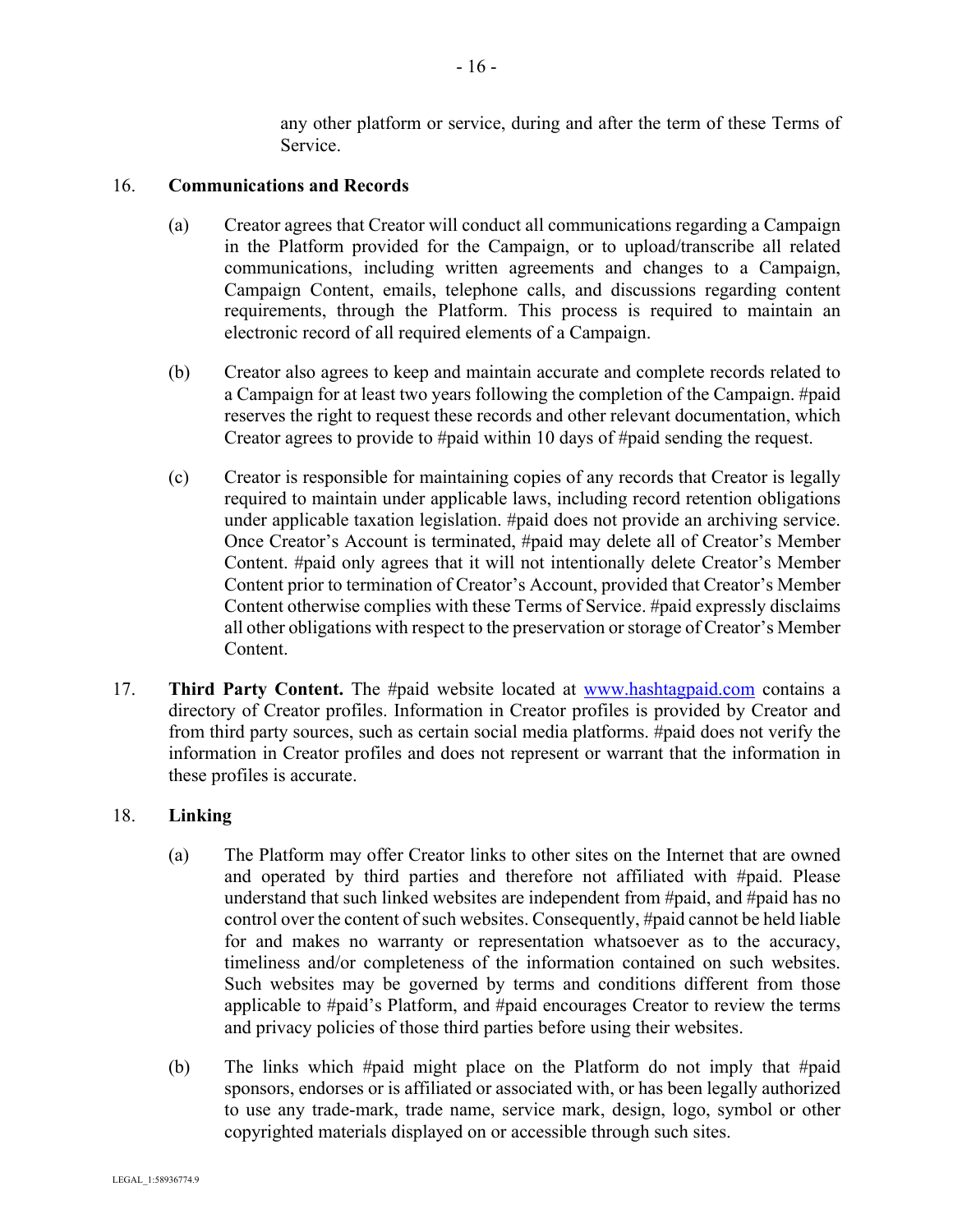#### 19. **General**

- (a) **Definitions and Capitalized Terms.** All capitalized terms not defined herein will have the meanings set forth in the Collaboration Agreement.
- (b) **Governing Law.** These Terms of Service are governed by the laws of the Province of Ontario, Canada and the federal laws of Canada applicable therein without regard to the principles of conflict of laws.
- (c) **Notice**. Notices to Creator may be made via email or regular mail, or in cases of changes to these Terms of Service or to the Services offered through the Platform, by posting notices or links to such notices, or by posting an updated version of the Terms of Service on the Platform itself.
- (d) **Changes to Terms of Service.** #paid reserves the right at any time and from time to time to modify or discontinue, temporarily or permanently, the Platform and Services (or any part thereof) with or without notice. #paid reserves the right to change these Terms of Service at any time. Creator is responsible for regularly reviewing the Terms of Service, including, without limitation, by checking the date of "Last Update" at the top of this document. Continued use of the Platform after any such changes will constitute Creator's consent to be bound by such changes.
- (e) **Force Majeure.** Neither party will have any liability for any failure or delay resulting from any event beyond the reasonable control of that party including, without limitation, fire, flood, storms, insurrection, war, terrorism, earthquake, power failure, civil unrest, explosion, embargo, pandemic, or strike.
- (f) **Conflict.** In the event of a conflict between the Collaboration Agreement and the terms and conditions in the Terms of Service, the terms and conditions in the Collaboration Agreement will govern.

### (g) **Disputes**.

- (i) The validity, interpretation, construction, and performance of these Terms of Service will be governed by the laws of the province or territory in which Creator resides, without giving effect to its principles of conflict of laws. EXCEPT WHERE PROHIBITED BY LAW, WHICH MAY INCLUDE THE PROVINCE OF QUÉBEC, any controversy, claim or dispute arising out of, relating to, or in respect of these Terms of Service, including their negotiation, validity, existence, breach, termination, construction or application, or the rights, duties or obligations of any party, or the rights, duties or obligations of any party derived from or associated with these Terms of Service (a "**Dispute**"), will be handled according to the provisions set out below.
- (ii) **Initial Dispute Resolution.** #paid is available by email to address any concerns Creator may have regarding Creator's use of the Platform. Most concerns may be quickly resolved in this manner. If Campaign Content is not approved within the terms of the Campaign or is deemed to not be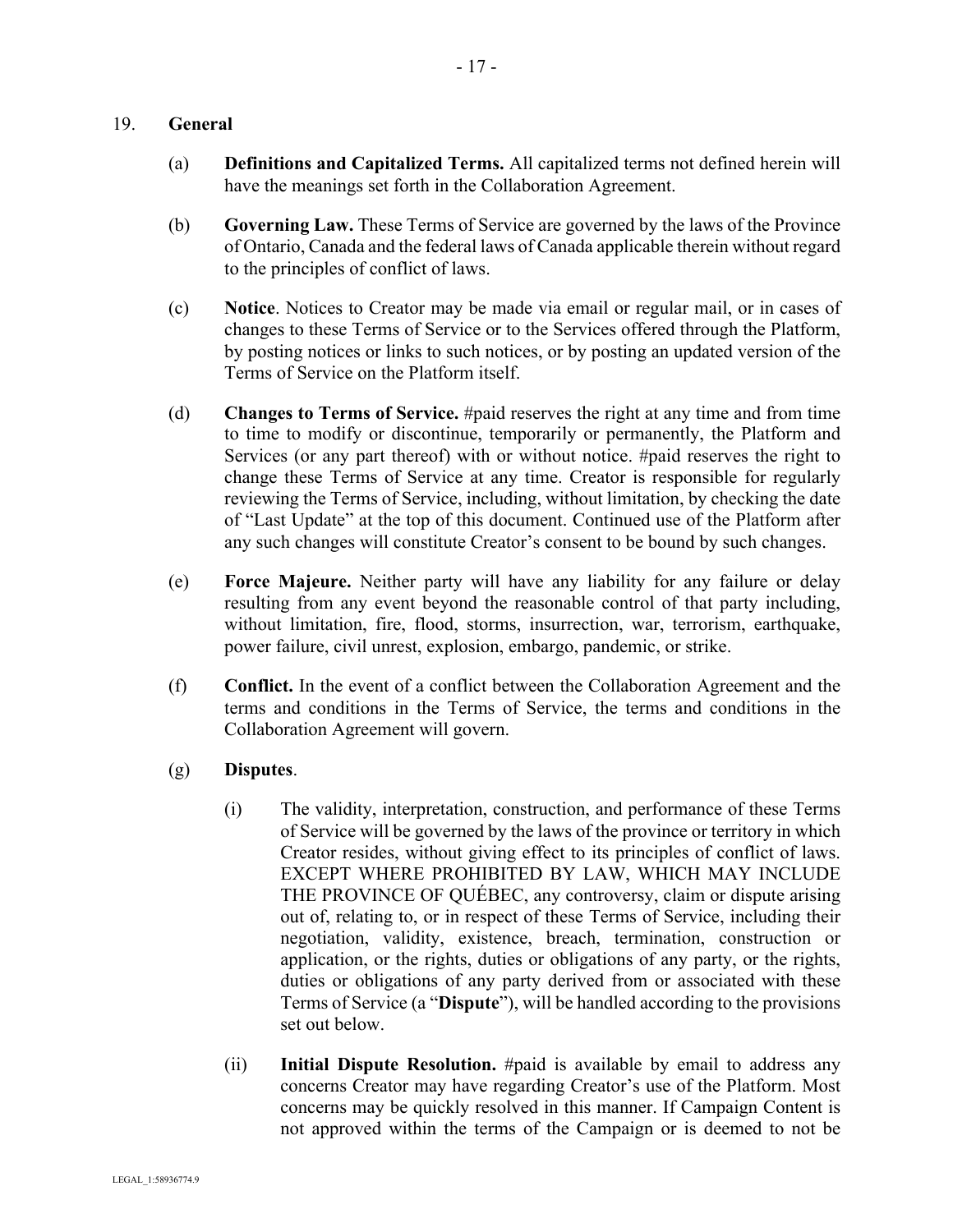consistent with Campaign Content agreed to by Creator, Creator can contact #paid via email at  $\frac{\text{hello@hashtagonal.com}}{\text{hashtagonal}}$  to submit a dispute. #paid reserves the right, in #paid's sole discretion, to withhold any Creator Fees paid for the Campaign, less any applicable service fees and taxes, to Creator. Creator and #paid will use best efforts to settle any Dispute directly through consultation and good faith negotiations, which will be a precondition to either party initiating a lawsuit or arbitration.

- (iii) If Creator and #paid do not reach an agreed upon solution within a period of 30 days from the time informal dispute resolution is pursued pursuant to the "Initial Dispute Resolution" section above then the Dispute will be referred to and determined by a single arbitrator in a final and binding arbitration administered under the rules of ADR Institute of Canada, Inc.'s Arbitration Rules. If Creator and #paid have not agreed upon the arbitrator within 14 days, Creator and #paid will ask the ADR Institute of Canada, Inc. to appoint a single arbitrator. The seat of the arbitration will be the same as the provincial or territorial law governing these Terms of Service. The arbitration will be heard in the capital of the seat, unless Creator and #paid agree otherwise. The costs and expenses of the arbitrator will be shared equally between Creator and #paid. Creator and #paid have no right of appeal from any award of the Arbitrator, whether characterized as final, interim, interlocutory or partial. All Disputes referred to arbitration (including the scope of these Terms of Service to arbitrate, the law relating to the enforcement of these Terms of Service to arbitrate, any relevant limitation periods, the law governing the procedure of the arbitration, the law relating to available remedies, set-off claims and conflict of laws rules) will be governed by the law of the seat, and Creator and #paid hereby irrevocably consent to venue in the capital of the seat, and to the jurisdiction of competent courts in the capital of the seat for all litigation that may be brought, subject to the requirements for arbitration hereunder, with respect to the terms of, and the transactions and relationships contemplated by, these Terms of Service. Notwithstanding this provision, Creator or #paid may take such steps as are permitted or required to enforce an award made by an arbitrator. The existence of the arbitration and any element of the arbitration, including any award, will be confidential. The deemed undertaking rule will apply. No document or other evidence or information prepared for or produced by or on behalf of Creator or #paid will be disclosed to any non-party to the arbitration. Creator agrees that Creator will not contest venue, and Creator waives any rights that Creator may have to initiate, transfer, or change the venue of any litigation arising from or related to these Terms of Service.
- (iv) **Class Action Waiver.** EXCEPT WHERE PROHIBITED BY APPLICABLE LAW, WHICH MAY INCLUDE THE PROVINCE OF QUEBEC, Creator and #paid further agree that any lawsuit or arbitration will be conducted in their individual capacities only and not as a class action or other representative action, and Creator and #paid expressly waive the right to file a class action or seek relief on a class basis. If any court or